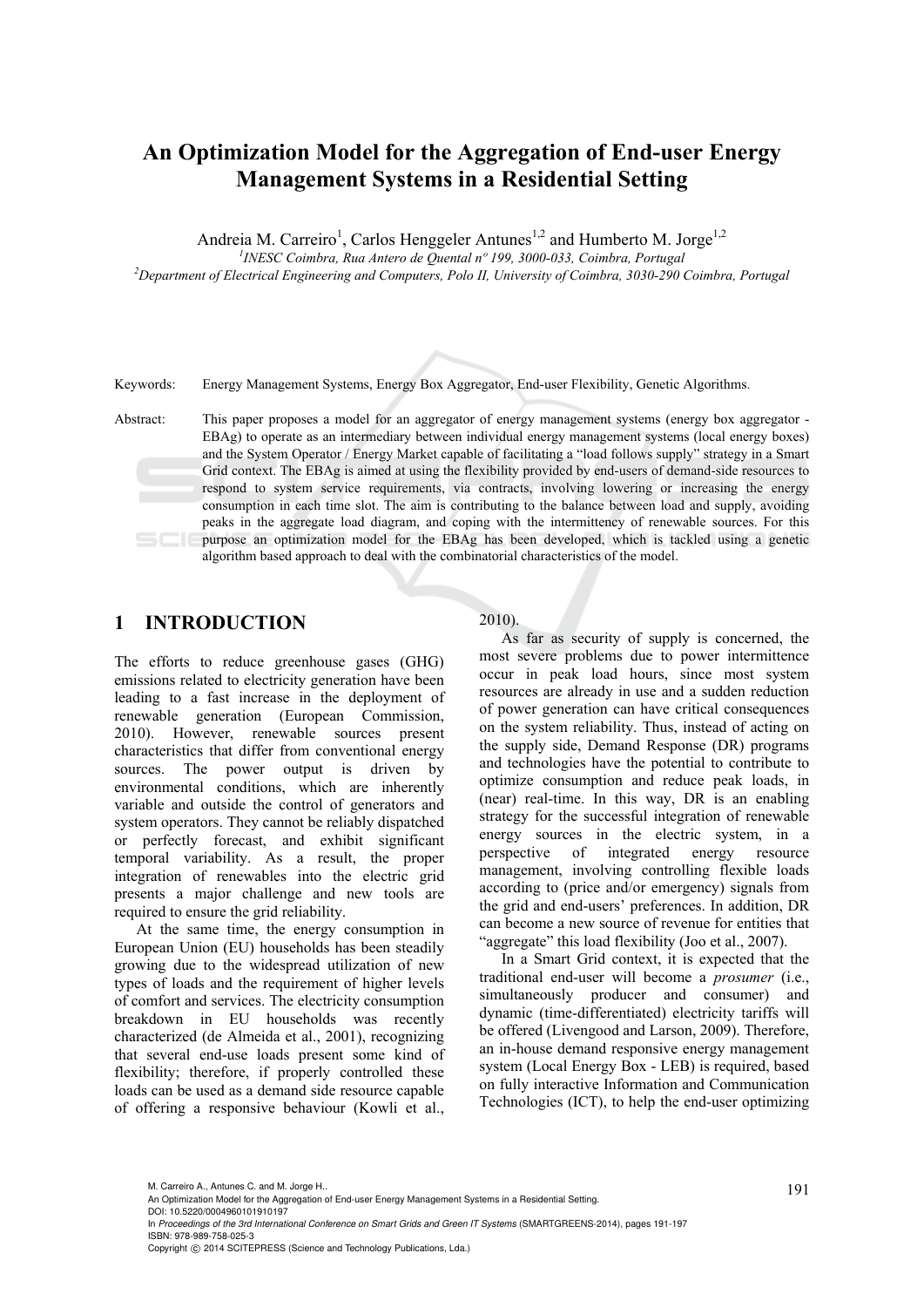the energy use without compromising comfort, achieving energy savings and satisfying constraints on the quality of the energy services provided. The LEB should also enable two-way communication, between the house and the grid in order to improve the global performance of the electric power system (Livengood and Larson, 2009); (Verschueren et al., 2010). Otherwise, in a scenario of a low price signal from the grid, all LEB devices would attempt to achieve benefits for the end-user engaging in similar actions (e.g., by shedding the same type of loads), eventually taking no notice of the instability that could impair the operation of the system, since the true impact of household consumption arises when it is summed up over a large number of houses (EU Comission Task Force for Smart Grid). In this context, a few recent studies have addressed the combination of demand and supply sides, to implement DR programs for the provision of system services, i.e. the balancing services that are provided by system operators for ensuring reliable system operations (EU Comission Task Force for Smart Grid). These services have been traditionally provided by generators, which are capable of adjusting their output rapidly in response to unanticipated imbalances between supply and demand. In the Smart Grid context, the provision of these services by aggregating electricity consumers using DR programs is becoming an attractive alternative (Agnetis et al., 2011).

In this context, an aggregator energy management system (Energy Box Aggregator - EBAg) is proposed, which is an intelligent mediator between the end-users (via LEB) and the grid (System Operator / Energy Market, SO/EM) allowing the coordination of a large-scale dissemination of in-house DR devices (Figure 1).

The main aim of the EBAg is to provide system service requirements, increasing the grid efficiency, ensuring the required levels of supply security, reliability and quality of service, taking into account inputs such as end-user flexibility of operation of demand-side resources and both grid and load technical constraints, thus contributing to the balance between load and supply coping with the intermittency of renewable sources and avoiding peaks in the load diagram, while minimizing overall electricity supply costs (Kowli et al., 2010).

The optimization problem faced by the EBAg consists in receiving requests from the grid to lower or increase electricity consumption and allocating these requests among clusters of LEB while satisfying technical and quality of service constraints, in order to maximize its profits. This is a

combinatorial problem and an approach based on genetic algorithms (GA) has been developed, which combines features for handling discrete and continuous variables.

This paper is structured as follows. Section 2 introduces the problem formulation and the related key concepts, also referring to model and business strategy and the potential benefits for the end-user and the grid (SO/EM). Section 3 presents the optimization model and the algorithmic approach, which has been used in an experimental case study presented in section 4. The results of the simulations are briefly presented in section 5. Concluding remarks and future work are outlined in Section 6.



Figure 1: EBAg mediating the relation between LEB and the grid.

# **2 BUSINESS MODEL AND STRATEGY**

This section presents a framework for analysing the EBAg role in the electric power system and the players involved. This comprises the information that is transmitted to/from the LEB, which interfaces the end-user directly with the EBAg, and the relation of the EBAg with the grid (SO/EM).

Nowadays the only direct relation between the grid and the end-user is with the retailer company, being associated through a contract for power supply with specific tariffs (power and energy prices). In such framework end-users are not generally aware of the existence of the energy market.

The energy consumption of domestic consumers presents some flexibility and end-use loads may be broadly characterized into four categories:

 Shiftable: loads that can be used in another period of time and therefore can have their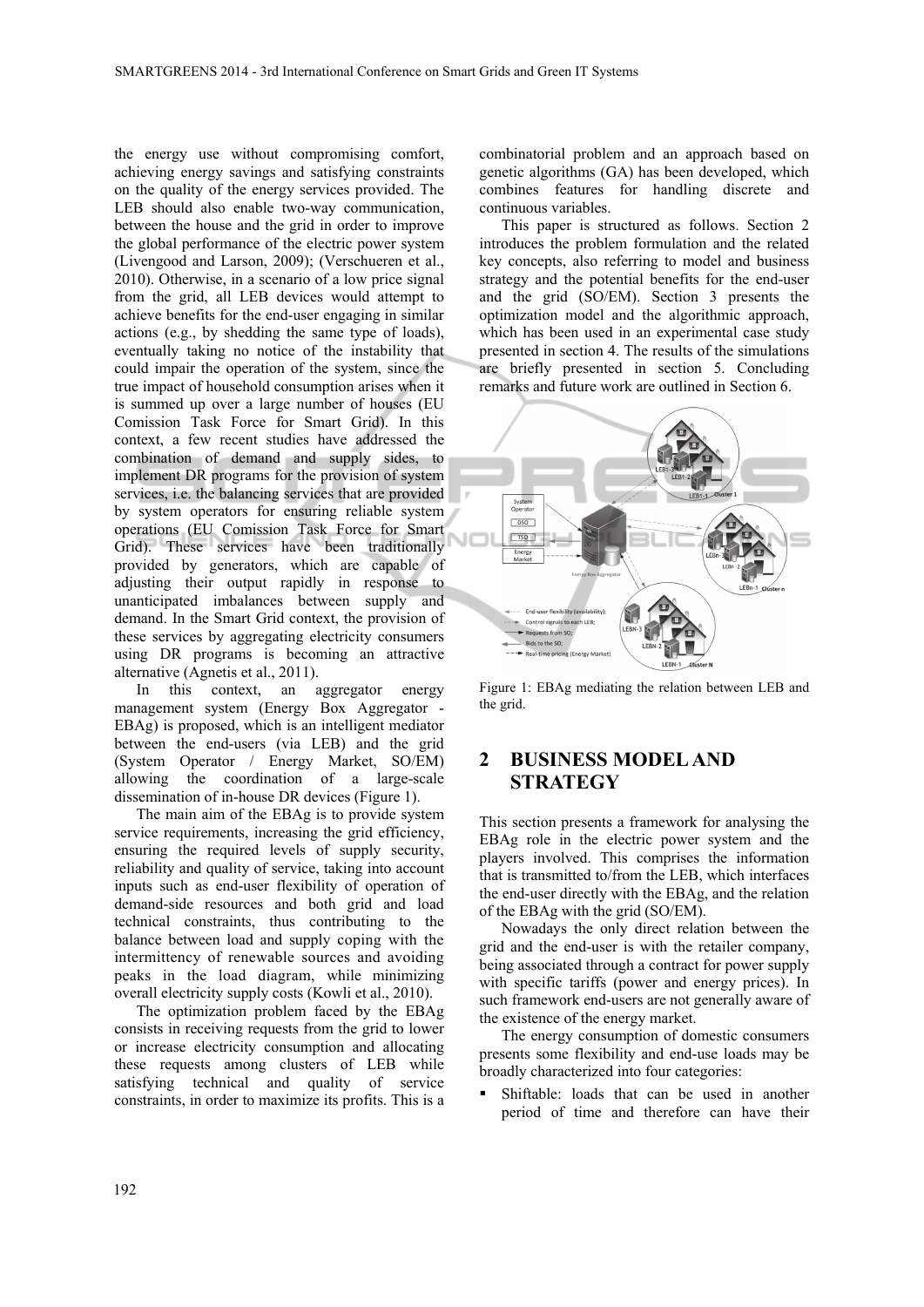working cycle anticipated or postponed but not interrupted (e.g, dishwashers or laundry machines);

- Re-parameterizable: loads that can have their control parameters re-set (i.e., air conditioners);
- **Interruptible:** loads whose operation can be interrupted during a certain period of time (e.g., electric water heaters).
- Non-controllable: loads that cannot be the target of any type of demand response actions (e.g., computers, entertainment);

Based on this end-use load categorization, it is possible to exploit the load flexibility within each house. The large-scale deployment of LEB imposes an essential challenge concerning the coordination of grid and end-user objectives. I.e., requests from the grid should be weighed against the flexibility of end-use loads to be shifted, re-parameterized or interrupted in a certain period of time. The EBAg will gather this flexibility from the end-users by means of each LEB, asking them to adjust their load profile by offering a remuneration scheme specified in a contract, which is typically variable along the day with some relation with market prices.

Thereby, the EBAg is able to sell the flexibility gathered by making offers to the grid according to its requests in each time slot (i.e., increase or decrease a certain amount of load), with the aim of optimizing its own profits and offering benefits to all entities involved (increasing retail profits, decreasing consumption costs). Figure 1 and figure 2 depict the architecture adopted.



Figure 2: EBAg global architecture.

The EBAg sees its associated end-users grouped into clusters, which contain end-users with similar characteristics. The normal energy profile of the cluster, i.e. in the absence of a flexibility request, can be represented as a baseline load profile curve. The EBAg knows the baseline load profile of clusters as well as the possible load profile responses associated with each request.

The time variable remuneration schemes are

known, i.e. the  $E/kW$  value paid by the grid to the EBAg and by the EBAg to the clusters. The incentive to remunerate the customer to participate in DR programs is a significant issue for the success of this type of programs (Quinn et al., 2010). An adequate EBAg business model should be designed to attract and maintain residential end-users under demand management contracts, in which end-users receive a reward to offer a certain amount of load flexibility to the EBAg. Customers sign up for programs depending on the benefits they derive in the form of upfront payments, i.e. when demand discounts and interruption payments exceed their perceived cost of interruption or consumption shifting (Fahrioglu and Alvarado, 2000).

The remuneration scheme presently implemented is based on the electricity price at OMIP (MIBEL - Iberian EM) (OMIP). The remuneration schemes are in place when the EBAg requests for consumption change are satisfied. The EBAg may be an Energy Service Company (ESCO) that buys and manages the end-user's flexible load and sells it to provide system services to the SO/EM.

Using the information gathered from the grid (SO/EM) and the individual LEB aggregated in clusters, a model to maximize the EBAg profits is developed that is then tackled using a GA approach.

### **3 OPTIMIZATION MODEL**

The model aims at determining the best matching of the requests by the grid and the flexibility specified by the LEB. Binary variables denote whether or not the EBAg is able to gather load flexibility from the clusters and offer it to the grid, in each time slot. Continuous variables represent the corresponding amount of energy managed.

#### Indices:

c - 1,2, …C. Identifies the cluster, where C is the number of clusters associated with the EBAg. Each cluster gathers a set of end-users (LEB).

 $f - 0, 1, \ldots$  F. Identifies the request that the EBAg sends to cluster  $c$ ;  $f=0$  means that no request is sent by the EBAg. The EBAg congregates the flexibility offered by each cluster. A response function is associated with request *f*.

 $t = 1, 2, \ldots$  T. Identifies the time slot. A time resolution of 15 minutes is considered, thus having T=96 time slots in one day.

#### Coefficients:

 $E_t$  - Reward paid by the grid to the EBAg for the load flexibility provided, in each time slot *t*.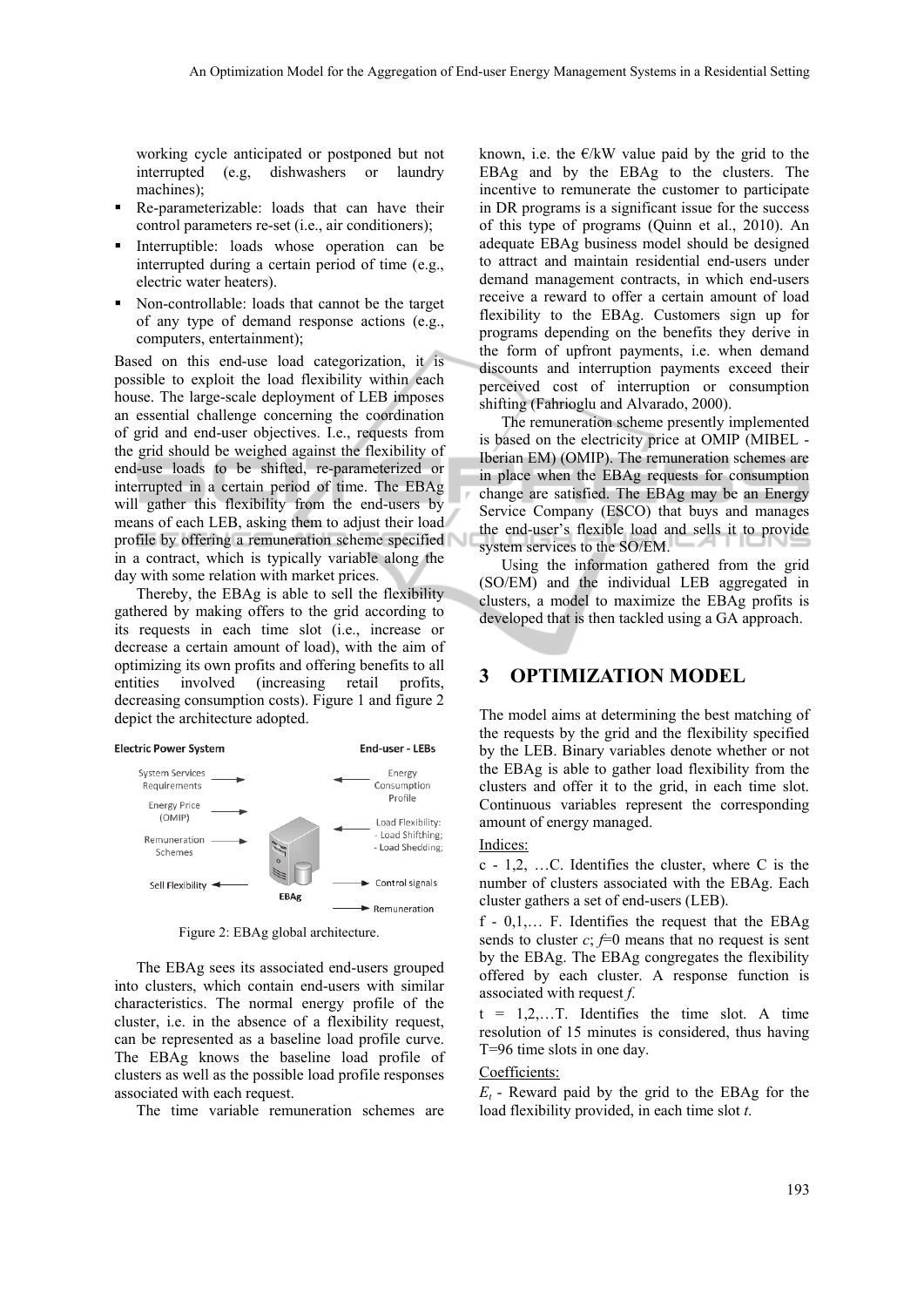$I_t$  - Reward paid by the EBAg to the clusters for the load flexibility provided, in each time slot *t*.

*Lctf* - Load flexibility (kW) response function (i.e., consumption reduction) of cluster *c* in each time slot *t*, associated with request *f*.

*Lmaxct* - Maximum value of flexible load (kW) in each cluster *c*, in each time slot *t*.

*Pmin<sub>t</sub>* – Minimum amount of load (kW) the EBAg can offer to the grid, in time slot *t*.

 $R<sub>t</sub>$  – Consumption reduction request from the grid (kW), in each time slot.

Decision variables:

 $a_t \in \{0,1\}$ . Represent the decision offers of the EBAg to the grid, in each time slot t. If  $a_t = 1$  then the EBAg is able to present an offer to the grid in time slot *t*, according to the grid request  $R_t$ . Otherwise,  $a_t = 0$ . . . .

 $P_t$  – Continuous variable representing the quantity of power (kW) that the EBAg is capable to offer to the grid, in each time slot *t*:  $P_t > 0$  when  $a_t = 1$ .

 $b_{\text{cf}} \in \{0,1\}$ . Represents the decision of sending an action/signal to each cluster *c* in time slot *t* responding to request *f*. If  $b_{ct}$ =1 then the EBAg obtains the load flexibility response function L*ctf.*  Otherwise,  $b_{\text{cf}}=0$ ,  $f=0$  and the cluster is in the baseline load profile.

 $D_t$  – Continuous variable expressing the overall flexibility for all clusters *c* associated with the EBAg. It assumes only positive values since it represents a consumption reduction, in each time slot.

The objective function consists in maximizing overall EBAg profits.

$$
max \sum_{t=1}^{T} P_t \cdot E_t - \sum_{t=1}^{T} D_t \cdot I_t
$$

The first term accounts for the gains from selling the load flexibility to the grid, while the second term accounts for the cost that the EBAg has to pay to the clusters for their participation.

Subject to:

1. Only one action/signal request *f* for each cluster *c*, in each time slot *t*:

$$
\sum_{f=0}^{F} b_{ctf} = 1, \forall_c, \forall_t
$$

2. In each time slot, it is assumed that the load flexibility response function  $(L_{\text{ctf}})$  has an upper bound of the maximum value of flexible load  $(Lmax_{ct})$  in each cluster c. The overall load flexibility in each time period is obtained:

$$
D_t = \sum_{c=1}^C \sum_{f=0}^F L_{ctf} b_{ctf} , \forall_t
$$

3. The amount of power offered to the grid is bounded by a minimum offer and the overall load flexibility response gathered from all clusters, whenever the EBAg is able to present an offer to the grid  $(a_t=1)$ :

$$
Pmin_t a_t \le P_t \le D_t a_t, \forall_t
$$

4. Whenever the EBAg receive a request from the grid,  $R_t$ , the offer to the grid,  $P_t$ , cannot exceed the requested flexible load in each time slot:

$$
P_t \leq R_t, \forall_t
$$

### **4 ALGORITHMIC APPROACH**

OGY PUBLICATION A GA approach has been developed to tackle this model, namely to cope with its combinatorial nature. GAs efficiently exploit the search space using genetic operators (selection, crossover and mutation) to create new individuals (solutions) with expectedly improved performance. The evolutionary search process balances two main procedures: exploring the whole search space and exploiting the neighbourhoods of promising solutions. A GA for a particular problem has generally the following components: a representation (encoding) of potential solutions to the problem; a procedure to create an initial population of solutions, generally taking into account model constraints; a fitness function to evaluate the quality of solutions, possibly including a penalty term associated with constraint violations; genetic operators that make the solution population evolve, trying to preserve its diversity; values for the parameters (population size, probabilities of applying genetic operators, etc.).

The model and the GA approach have been implemented in Matlab. A problem-specific repairing process of infeasible solutions obtained in each generation has been designed. The size of the population is 100 individuals. Binary tournament has been used as the selection method. Elitism is considered by retaining the 3 individuals with better fitness, which go into the next generation population without being subject to the operators in order to guarantee that the best solutions are not lost. Onepoint crossover operators have been designed taking into account the binary/continuous nature of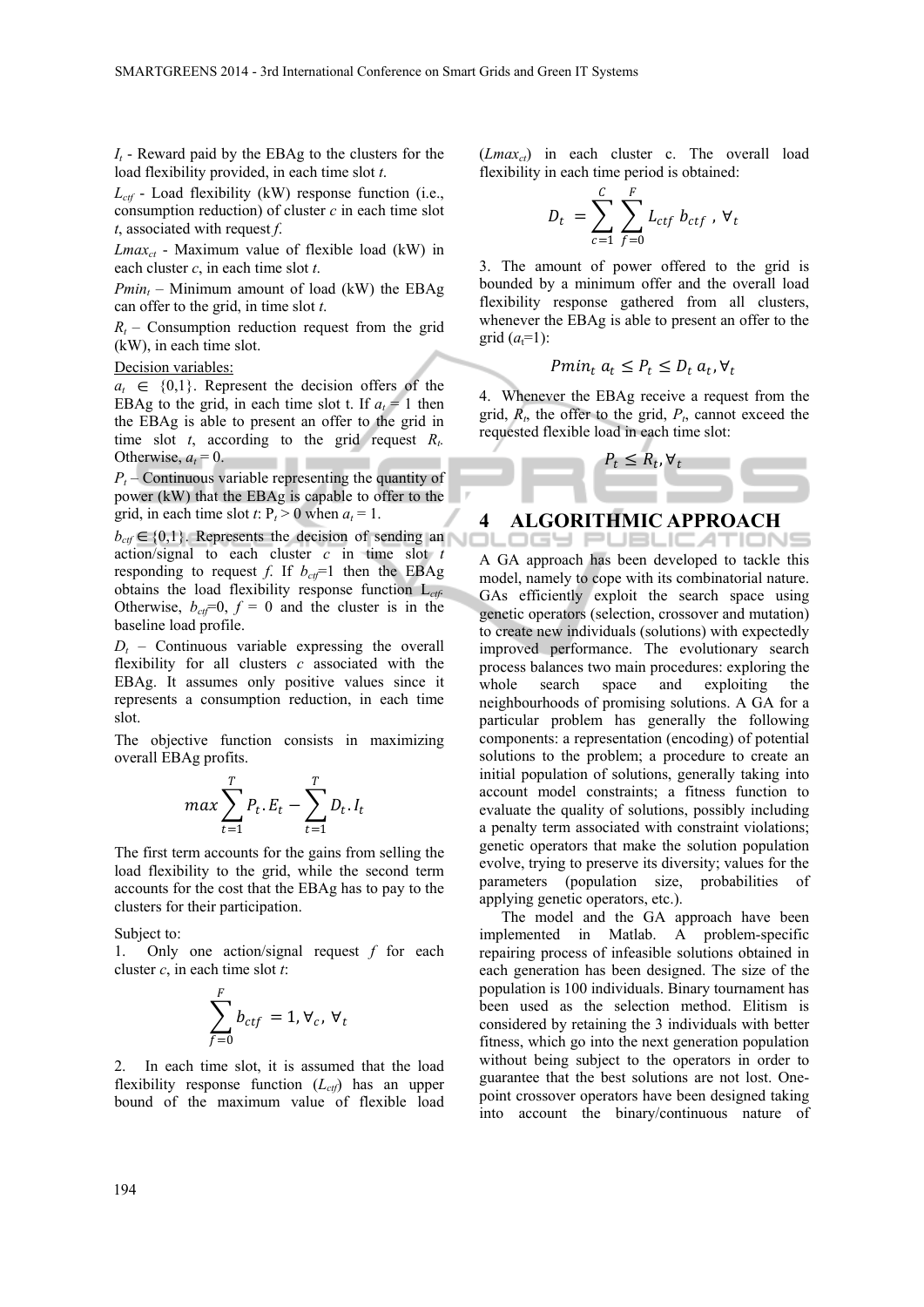decision variables. These operators ensure the consistency relations to be satisfied between the corresponding sets of binary and continuous variables. Mutation is a genetic operator used to maintain diversity in the population and promote the exploration of the search space. The mutation operator is also tailored to the binary and continuous variables ensuring their mutual consistency after mutation is carried out. For binary variables a bit flip is done with a certain probability, and for continuous variables a change is made within a given interval centered in the present value using a uniform distribution. After applying the mutation operator, infeasible solutions are subject to a repairing process. The evolutionary process ends after 100 generations, which has been set after experimentation.

# **5 CASE STUDY**

Experiments have been carried out, based on real consumption data gathered through audits. These data provided a realistic basis to the specification of clusters, energy prices, baseline load profile, load flexibility response functions, bounds for load flexibility offered by each cluster, and bounds for the offers the EBAg can make to the grid.



Figure 3: Maximum and minimum consumption of a cluster, in each time slot.

The data for these experiments have been obtained from a sample of 30 users of the Cloogy technology (CLOOGY), which is an energy management solution that allows monitoring and controlling energy consumptions in households. The energy consumption was monitored during one year, January 2012 to January 2013, with a time resolution of 15 minutes. An inquiry has then been made in order to create the house energy profile of each enduser (baseline load profile).

Clusters have been defined based on specific features of each house, namely geographical distribution, contracted power, number of

inhabitants in the house, number and type of appliances and house typology (see table 1).

The experiments herein reported have been made with a reduced data set in order to moderate the computational effort. Each cluster is composed of 100 users (using the average of 30 end-users actually audited taking into account their consumption profile). Table 1 displays the daily consumption (kWh), the average power, the maximum power and the minimum power in each time slot for each cluster.

Table 1: Examples of clusters.

| <b>Clusters</b> | Typology | Dweller | Consump.<br>(kWh) | Ave.<br>(kW) | Max.<br>(kW) | Min.<br>(kW) |
|-----------------|----------|---------|-------------------|--------------|--------------|--------------|
| C <sub>1</sub>  | $TO-T1$  | $1 - 2$ | 10,09             | 0.42         | 1,15         | 0.14         |
| C <sub>2</sub>  | $T1-T2$  | $2 - 3$ | 12,22             | 0,51         | 1,21         | 0.25         |
| C <sub>3</sub>  | T2-T3    | $3 - 4$ | 16,34             | 0.68         | 1,3          | 0.48         |
| C <sub>4</sub>  | $+T4$    | $+4$    | 33,45             | 1,4          | 3,1          | 0.18         |

The electrical signature of shiftable loads has been monitored for different machine (laundry and dishwashing) models and programs. These electrical signatures have been used to derive the load flexibility response functions associated with each cluster.

The evolution of the GA can be seen in figure 4, where the upper line displays the evolution of the best solution in the population, and the lower line displays the average performance of the population.



Figure 4: Representation of the GA performance, with 100 generations.

In general, after 60 generations the best solution is achieved. The best solution obtained gives an objective function value (EBAg profit) of 10.007€/day.

The load flexibility offered by each cluster to the EBAg is illustrated in Figure 5, and Figure 6 represents the load diagram of the cluster before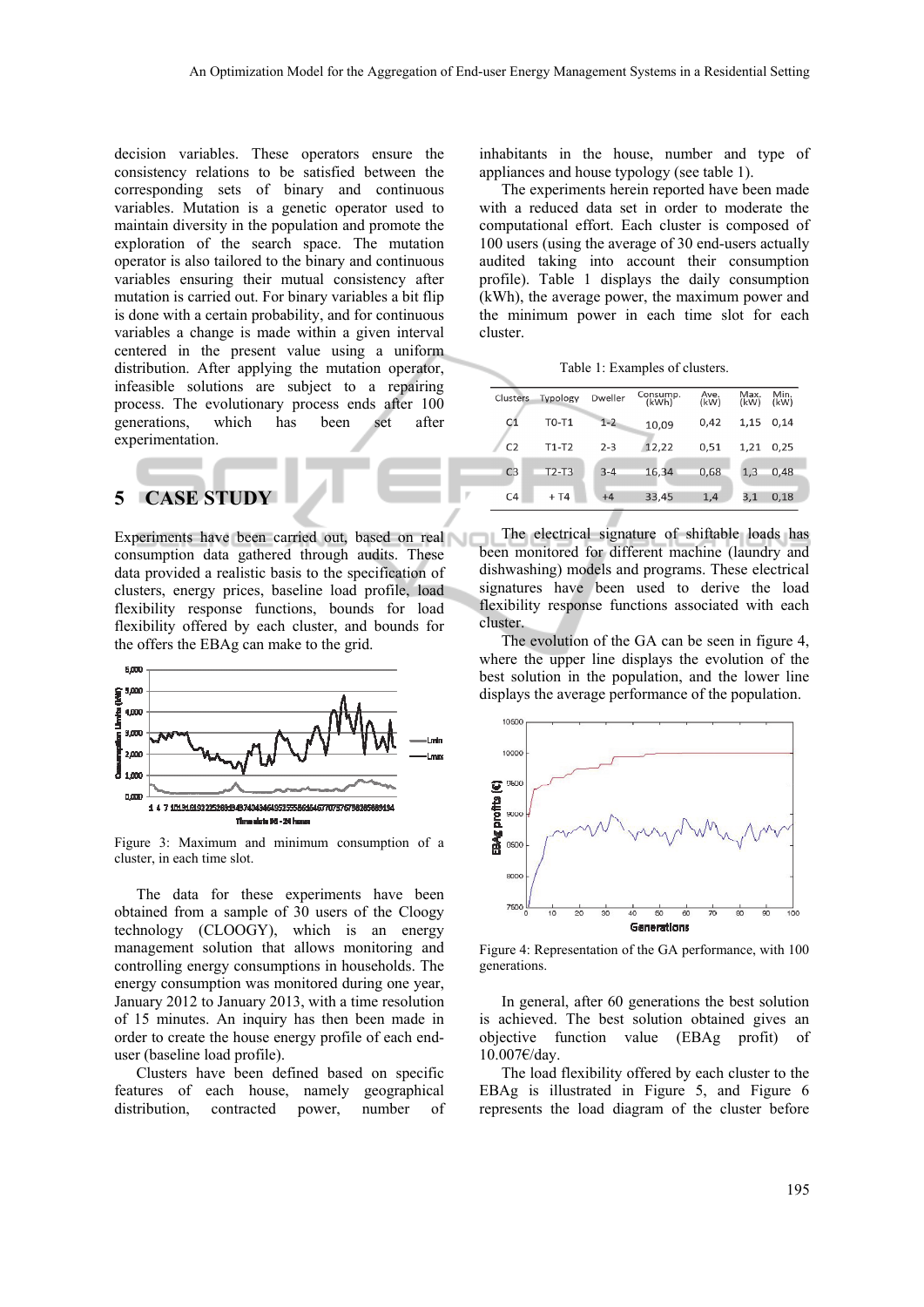(baseline load profile) and after (flexible load diagram) the AG execution.



Figure 5: Representation of amount of load flexibility response function, in each time slot, provided by each cluster (example of Cluster 2).



Figure 6: Representation of the baseline load profile and the flexible load diagram of the Cluster 2.

The global load flexibility provided by all clusters to the EBAg (*Dt*) is displayed in Figure 7.



Figure 7: Representation of the amount of load flexibility offered by all clusters.

# **6 CONCLUSIONS**

This paper presents the conceptual and operational framework of a model for a new entity - EBAg, that uses the load flexibility provided by each end-user (via LEBs), responding to the grid requests to facilitate a load follows supply strategy in a Smart Grid context, with potential benefits for all participants involved. The role of the EBAg is twofold: it makes the most of demand responsive loads according to in-house load flexibility and it provides system services that contribute to improve the system operation.

The optimization model from the EBAg perspective presents combinatorial characteristics and an approach based on GAs is proposed to deal with it. Work is underway to deal with the dynamic nature of the problem, uncertainty associated with several parameters, and multiple objectives (economic, quality of service, fairness).

### **ACKNOWLEDGEMENT**

This work has been partially supported by FCT under project grants PEst-OE/EEI/UI0308/2014 and MIT/SET/0018/2009. Also, it has been framed under the Energy for Sustainability Initiative of the University of Coimbra and supported by Energy and Mobility for Sustainable Regions Project CENTRO-07-0224- FEDER-002004.

### **REFERENCES**

- European Commission, "Energy 2020: A Strategy for Competitive, Sustainable and Secure Energy", *SEC (2010)* 1346, Brussels, 2010.
- de Almeida, A., Fonseca, P., Schlomann, B., Feilberg, N., (2001). Characterization of the Household Electricity Consumption in the EU, Potential Energy Savings and Specific Policy Recommendations. *Energy Buildings*, Vol. 43, Issue 8, pag. 1884-1894.
- Kowli, A., Negrete-Pincetic, M., Gross, G., (2010). A successful implementation with the Smart Grid: Demand response resources, *Power and Energy Society General Meeting 2010*, Minneapolis (USA).
- Livengood, D. and Larson, R., (2009). The Energy Box: Locally Automated Optimal Control of Residential Electricity Usage, *Service Science*. 1 1-16.
- Verschueren, T., Haerick, W., Mets, K., Develder, C., De Turck, F., Pollet, T., (2010). Architectures for smart end-user services in the power grid, *Network Operations and Management Symposium Workshops 2010 IEEE/IFIP*, vol., no., pp.316-322.
- EU Comission Task Force for Smart Grid (2010). Expert Group 1: Functionalities of smart grids and smart meters, December 2010, Brussels.
- Joo, J. Y., Yoon, S. H. T., and Choi, J. W., (2007). Option Valuation Applied to Implementing Demand Response via Critical Peak Pricing, *IEEE Power Engineering Society General Meeting*, 24-28.
- Quinn, C., Zimmerle, D., Bradley, T. H., (2010). The